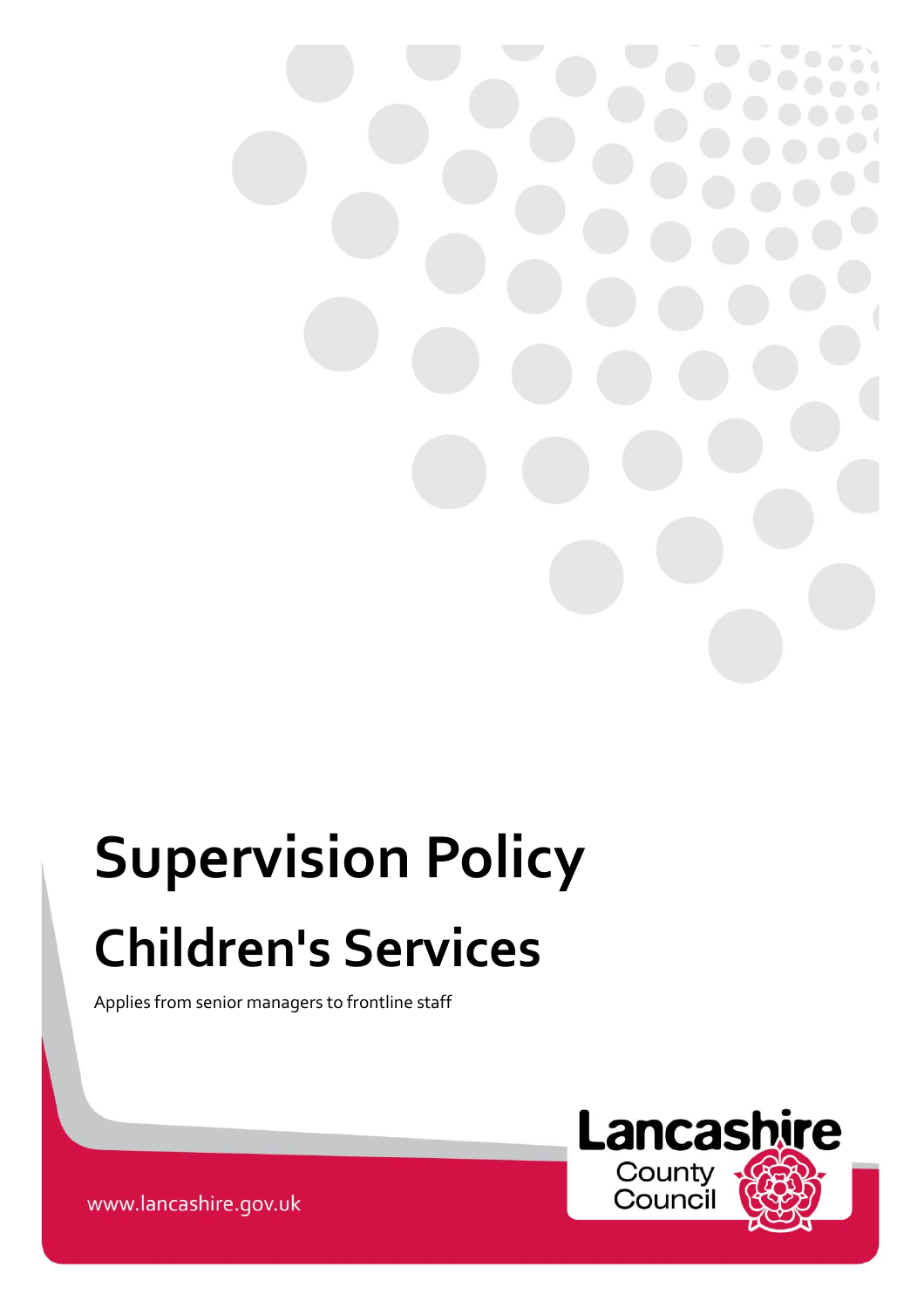## **Control**

| This policy was authorised by: | The Senior Management Team 20/01/2022                                                                                                                                 |
|--------------------------------|-----------------------------------------------------------------------------------------------------------------------------------------------------------------------|
| This policy was issued on:     |                                                                                                                                                                       |
| This policy supersedes:        | Previous Version 1.0 dated 10/10/2017                                                                                                                                 |
| This policy was circulated to: | The Workforce Board and early cohorts of the<br>supervision programme helped review, edit,<br>and develop early versions of this new<br>procedure. SMT on 20/01/2022. |
| Date of circulation:           |                                                                                                                                                                       |
| <b>Review date:</b>            |                                                                                                                                                                       |

## **Contents**

- **1. Introduction**
- **2. Scope**
- **3. Definition of Supervision**
- **4. Value of Supervision**
- **5. Wider Practice Standards**

**Appendix A – Relevant LCC policies and documents**

*Also see the Supervision Procedure for standards and aligned documents and the Supervision Guidance for practice guidance.*

## **1. Introduction**

**1.1** Supervision and social work practice is, and always will be, delivered within a changing environment. Our supervision policy and practice needs to respond to changes in the: needs of employees; expectations of employers; context of practice; and model of practice to best support practitioners to deliver the highest service standards and best outcomes for our children, young people, and families.

## **2. Scope**

**2.1** Good supervision is central to good practice in social work in all corners of our service, this includes qualified and non-social work qualified staff from the frontline to the most senior managers. The Supervision Policy, Procedure and Guidance documents apply to all staff within Lancashire County Council (LCC) Children's Services and is consistent with other LCC policies.

## **3. Definition of Supervision**

**3.1** Supervision is the professional process in which accountability and responsibility is distributed and exercised for the delivery of services to children, young people and families in Lancashire County Council's Children's Services. Supervision is also the process through which staff receive support to develop and improve their performance and practice to contribute to the delivery of high-quality services. Supervision should be thought of as a broad activity, not simply restricted to formal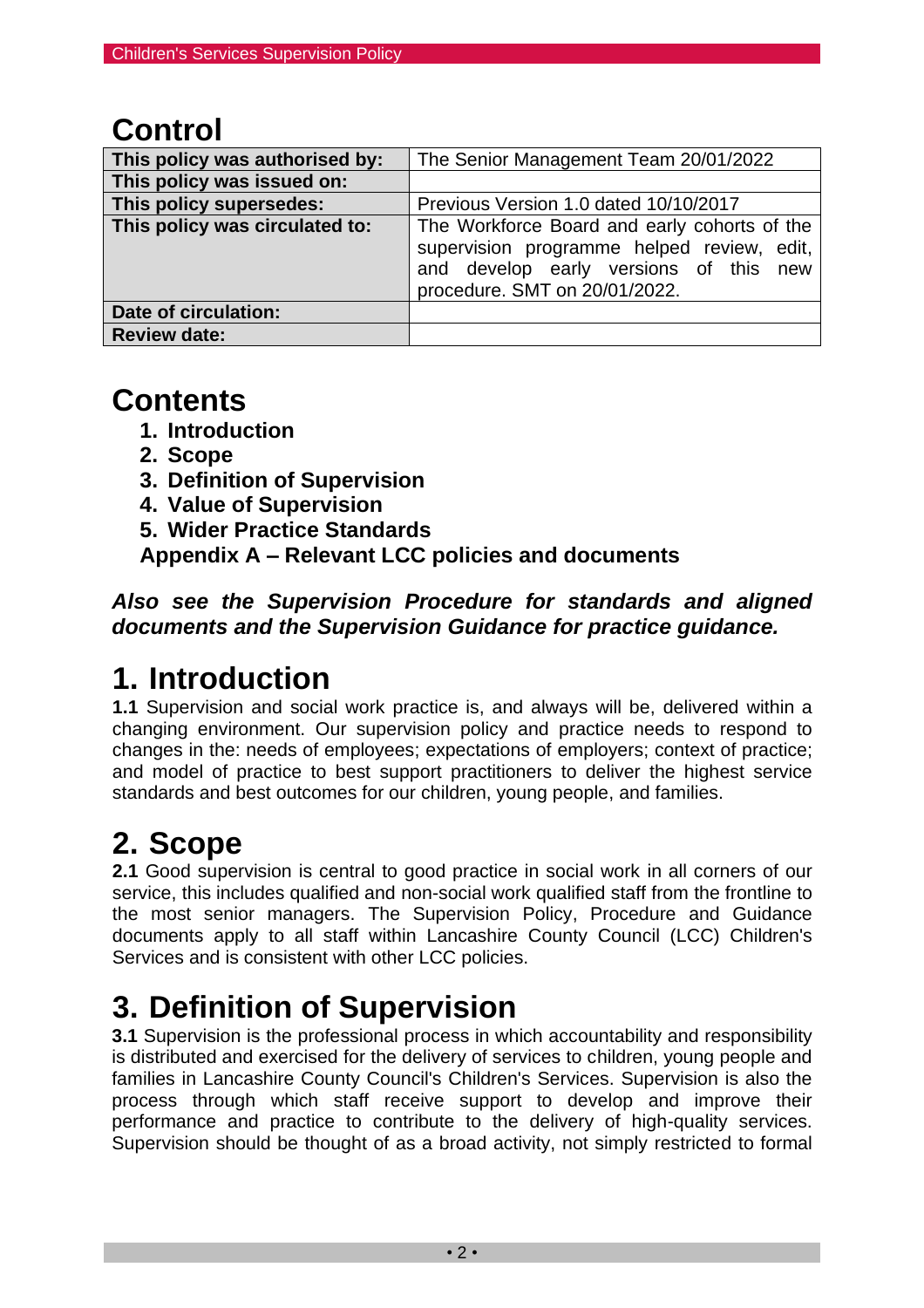prearranged meetings, but something that is across management practice in all kinds of less formal daily interactions with supervisees, groups, and teams.

#### **3.2 The four key functions of supervision are:**

- **Quality Assurance / Governance** the management of how well the supervisee is doing their job and ensuring accountability.
- **Organisational Engagement / Mediation** negotiating the supervisee's relationship with our organisation.
- **Professional Development** helping the supervisee work out what they need to keep adapting and learning.
- **Wellbeing** talking about the emotional impact of the job, supporting the supervisee's health and wellbeing.

#### **3.3 Our principles in supervision are:**

- **Achieving the best outcomes for children, young people and their families** – In a collaborative way the supervisor and supervisee should focus supervision sessions (and records) on: the impact and outcomes for children, young people, and their families; identifying progress in effecting change; and addressing barriers to achieving planned outcomes. In collaboration the supervisor should agree how observing practice is used to inform supervision. The supervisor should routinely make use of the views and feedback from children, young people, and families in supervision to inform analysis of progress, impact, outcomes, and develop future plans.
- **Accountable practice**  Supervisors should discuss with supervisees how supervision is used to monitor and promote the supervisee's responsibility for their practice and decisions. Supervisors should promote accountability in supervisees, supporting practice grounded in evidence and that adheres to expected standards. Both supervisor and supervisee should be clear how decisions relating to children, young people, and families are recorded. The supervisee should be encouraged to give feedback on their supervision.
- **Roles and responsibilities**  Supervisors should support discussions to agree how supervision is used to support the supervisee's understanding of their role and responsibilities drawing on relevant service documents. The supervisor should use induction, individual development or performance plans and make links to our service's purpose, vision, and values.
- **Development and improvement**  Supervisors should lead collaborative discussions with supervisees about how supervision is used to promote individual and organisational learning. Supervision should support the supervisee to analyse their practice, identifying examples of good practice and focusing on any areas for improvement informed by individual and service development plans. As with the first principle, there should be agreement of how observation of practice and feedback from children, young people, and families, as well as audits and other information about practice, is used in planning the supervisee's development.
- **Support** Supervision should be used as an opportunity to support, recognise, and value supervisees, to celebrate their good practice and achievements. Supervision should be a space to check in on the impact of work for the supervisee to support their health and emotional wellbeing.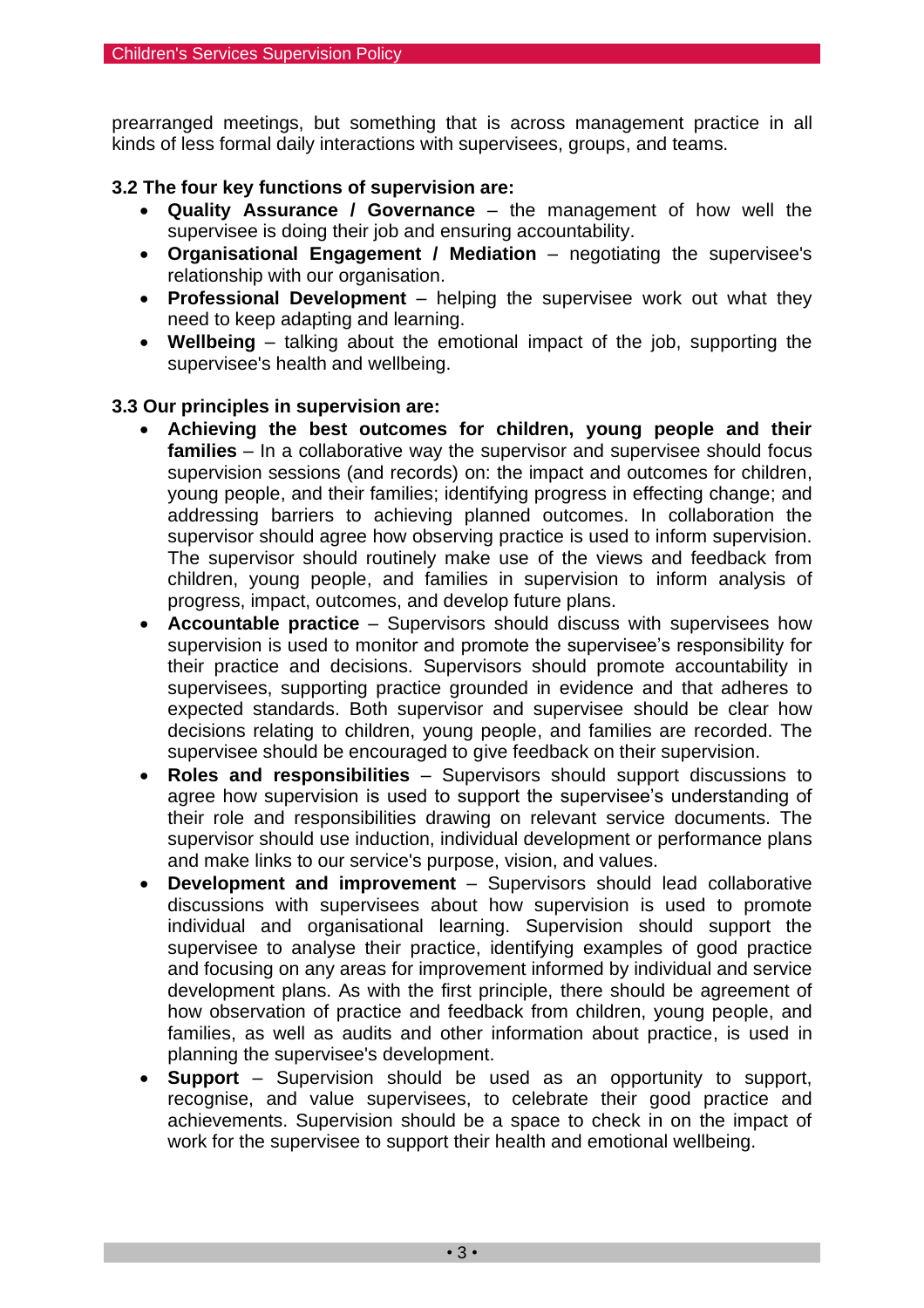## **4. Value of Supervision**

**4.1 Supervision practice** needs to be of the highest quality and reflect the standards, values, and vision of Children's Services and LCC. There are parallel process where the nature and quality of supervision links to the quality of our practice for children, young people and families. Our [vision and values](http://intranet.ad.lancscc.net/about-the-council/our-vision-and-values/) are that *here at Lancashire County Council we are helping [you] to make Lancashire the best place to live, work and prosper* through being: supportive, innovative, respectful and collaborative. Our vision in LCC Children's Services is that *children, young people and their families are safe, healthy and achieve their full potential*. Children's Services have clear [practice principles](https://www.proceduresonline.com/lancashirecsc/p_csc_practice.html) and standards that should be followed in supervision practice. Practice in LCC Children's Services is Strengths-Based, Trauma-Informed, uses the Family Safeguarding model for our Child In Need and Child Protection work and is focussed on keeping children safe in their own families. Our service is founded on good relationships and supervision is no different and should be based on positive relationships as well as the culture and values of our service and LCC.

**4.2 Supervision** is central to ensuring positive outcomes for children, young people, and their families. Supervisors should use supervision to lead by example demonstrating the values, skills, practice, and behaviour expected by our service, LCC and the national bodies to which we are affiliated.

**4.3 Supervision** is central to ensuring the wellbeing of our staff. Practice has developed and integrated more virtual ways of working some and staff may be more autonomous and independent in how they work – in this context supervision is particularly important in effectively supporting staff and checking their wellbeing.

**4.4 Supervision** helps the supervisee:

- Understand and explore the expectations and boundaries of their role.
- Gain a clear understanding of expectations of the service and LCC.
- Understand the expected standards and quality for their work.
- Be updated on changes and the need for change.
- Critically reflect and analyse the history, relationships and circumstances of children, young people, and their families to identify patterns and hypotheses.
- Critically reflect, analyse, and be accountable for the impact of their work in relation to outcomes for children, young people, and their families.
- Give and receive feedback and express their views.
- Make clear decisions, structure their work, and develop clear plans.
- Practice in a collaborative, empowering, strengths-based way with families.
- Feel supported, valued, and celebrated by the service and LCC.

#### **4.5 Supervision** should also**:**

- Be a safe, inclusive space that gives reassurance, but also addresses poor practice and performance where necessary.
- Support effective workload management.
- Provide opportunity for critical reflection on tasks and interpretation of tasks.
- Be a learning environment that uses legislation, research, policy, and procedures, but also supports professional curiosity, explores dilemmas, recognises biases, and invites challenge and debate to support evidence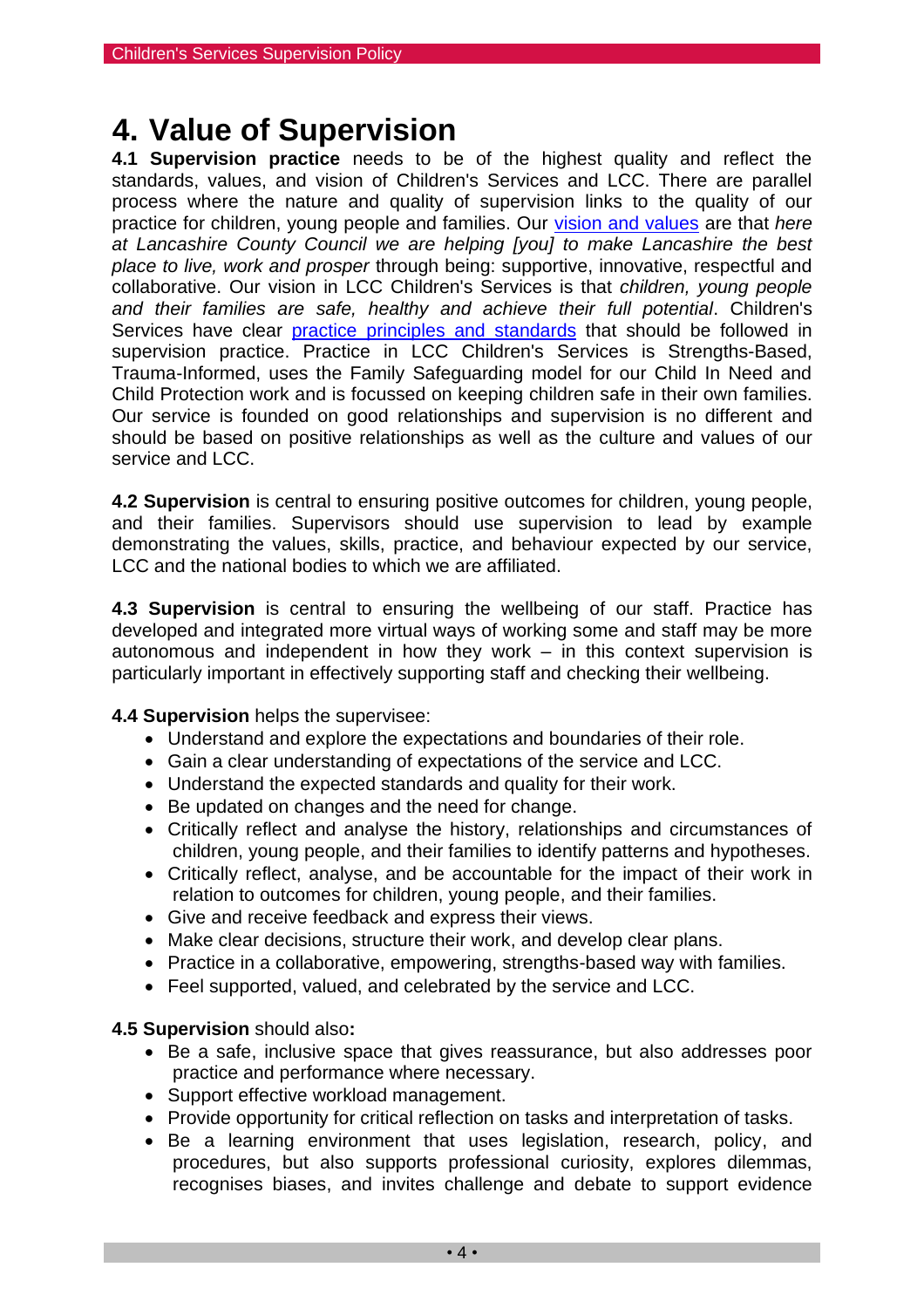informed practice.

- Identify and support opportunities for personal development.
- Develop skills and professional knowledge base.
- Pay attention to wider structures, pressures and priorities influencing practice.
- Check the supervisee's safety, health, and wellbeing, recognise the emotional component to our work and personal impact this can have.
- Reflect, understand, and support our commitment to diversity and equality though exploring issues in both the families we work with and the workforce.
- Have a clear recording process that includes clearly recording children's, young people's, and families' views.

**4.6 Supervision** is a complex set of processes bounded by appraisal at one end and counselling on the other, and while related, neither of these processes is an inherent part of supervision.

## **5. Wider Practice Standards**

**5.1** There are a number of national and local standards informing this policy that supervisors should know, those set out by: [Social Work England](https://www.socialworkengland.org.uk/) (SWE), the British [Association of Social Workers](https://www.basw.co.uk/) (BASW), the Department of Education (DfE) in their [Knowledge and Skills Statements](https://www.gov.uk/government/publications/knowledge-and-skills-statements-for-child-and-family-social-work) (KSS), the Local Government Association (LGA) in their [Standards for Employers of Social Workers in England,](https://www.local.gov.uk/standards-employers-social-workers-england-0) [Working Together to](https://assets.publishing.service.gov.uk/government/uploads/system/uploads/attachment_data/file/779401/Working_Together_to_Safeguard-Children.pdf)  [Safeguard Children \(2018\),](https://assets.publishing.service.gov.uk/government/uploads/system/uploads/attachment_data/file/779401/Working_Together_to_Safeguard-Children.pdf) [Ofsted's guidance for inspecting local authority children's](https://www.gov.uk/government/publications/inspecting-local-authority-childrens-services-from-2018/inspecting-local-authority-childrens-services)  [services](https://www.gov.uk/government/publications/inspecting-local-authority-childrens-services-from-2018/inspecting-local-authority-childrens-services) (ILACS), our own LCC Children's Services practice principles and [standards,](https://www.proceduresonline.com/lancashirecsc/p_csc_practice.html) and LCC's guidance on the [performance engagement process.](http://intranet.ad.lancscc.net/how-do-i/hr-pay-employment/performance-engagement-process-managers-guidance/)

**5.2** We acknowledge that there are many standards and policies which overlap, however they are complementary and all support good supervision practice. Once supervisors are aware of the following standards and policies, they should focus on the Supervision Procedure document to inform their everyday practice using the forms contained in that Procedure document.

**5.3** Staff are expected to adhere to the [Social Work England Professional Standards,](https://www.socialworkengland.org.uk/standards/professional-standards/) the threshold standards necessary for safe and effective social work practice:

- **1.** Promote the rights, strengths and wellbeing of people, families, and communities.
- **2.** Establish and maintain the trust and confidence of people.
- **3.** Be accountable for the quality of my practice and the decisions I make.
- **4.** Maintain my continuing professional development.
- **5.** Act safely, respectfully and with professional integrity.
- **6.** Promote ethical practice and report concerns.

**5.4** Staff should know the SWE standards and the detail within them as they are all relevant to supervision. The detail within standards 3 and 4 are particularly relevant and should be actively used in supervision practice.

**5.5** The British Association [of Social Workers Code of Ethics](https://www.basw.co.uk/about-basw/code-ethics) sets out the values and ethical principles on which the profession is based. Many of these relate to supervision and should underpin all social work practice including supervision. The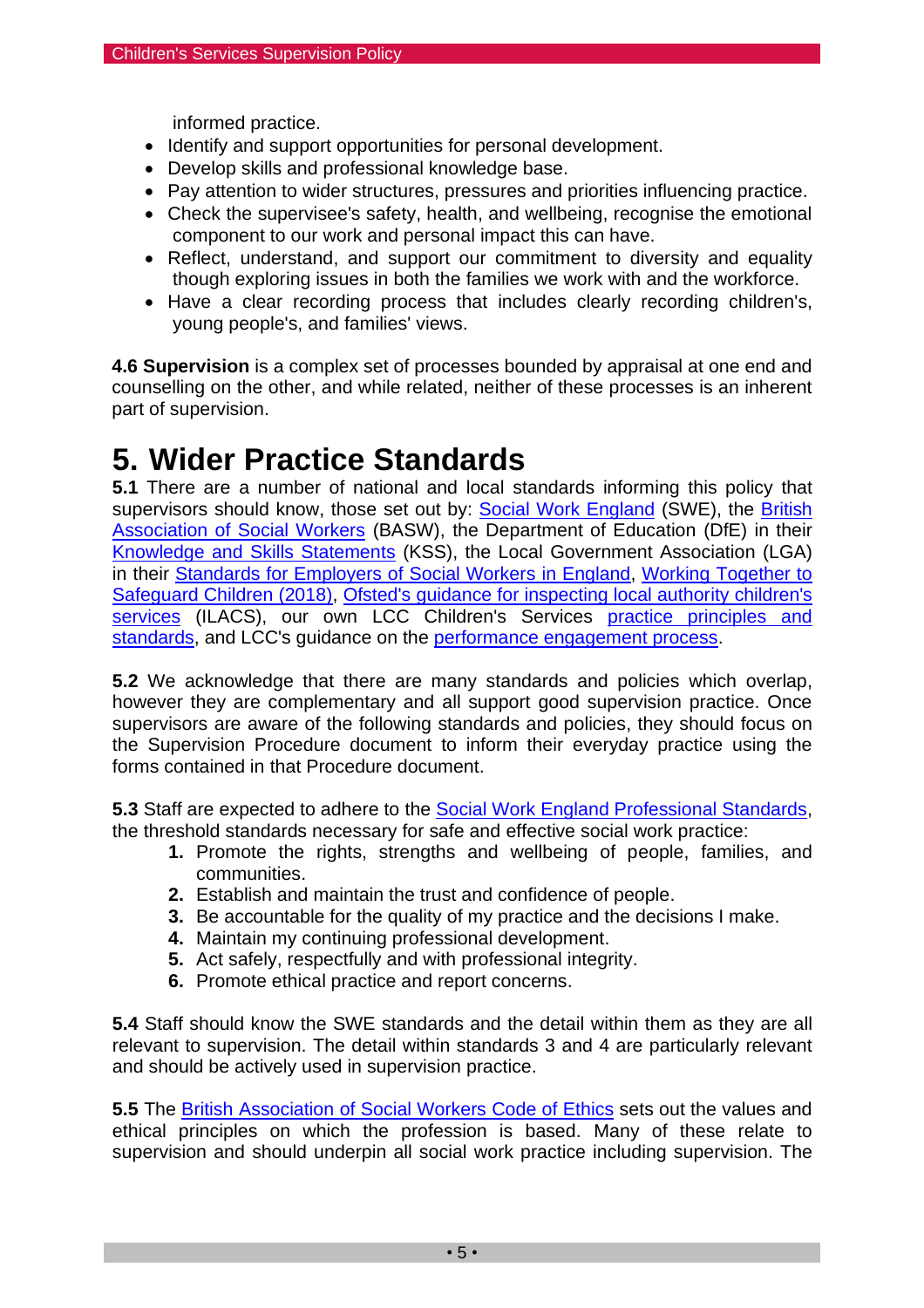code's ethical practice principle 13 specifically relates to *using professional supervision and peer support to reflect on and improve practice*.

**5.6** BASW host our [Professional Capabilities Framework](https://www.basw.co.uk/professional-development/professional-capabilities-framework-pcf/the-pcf) (PCF) which is the profession-owned, overarching framework for social work education and professional development. This framework sets out the capabilities social workers should be able to demonstrate at different stages of their career. Supervision is integral to all these stages and social workers should be familiar with the expectations for the level at which they practice and how they apply to supervision.

**5.7** BASW host the [England Practice Educator Professional Standards for social](https://www.basw.co.uk/resources/basw-england-practice-educator-professional-standards-social-work-peps-2020)  [work \(PEPS\) 2020](https://www.basw.co.uk/resources/basw-england-practice-educator-professional-standards-social-work-peps-2020) which set standards in social work education. One of the core standards (A3) is the expectation that practice educators *create reflective spaces for learners' growth and development and provide regular reflective supervision*. Practice educators should know and use the PEPS standards to inform their supervision practice with their student(s). These standards also include the expectation to understand different models of supervision and contribute to the wider supervision, learning and development culture.

**5.8** Supervision is central in the Department of Education's [Knowledge and Skills](https://www.gov.uk/government/publications/knowledge-and-skills-statements-for-child-and-family-social-work)  [Statements](https://www.gov.uk/government/publications/knowledge-and-skills-statements-for-child-and-family-social-work) which set out the post-qualifying assessment and accreditation criteria for social workers supporting vulnerable children and families. All social workers should know their specific KSS. KSS 9 in the **practitioner KSS** specifically sets out the role of supervision for practitioners. The [practice supervisor KSS](https://assets.publishing.service.gov.uk/government/uploads/system/uploads/attachment_data/file/708705/Post-qualifying_standard-KSS_for_child_and_family_practice_supervisors.pdf) explicitly states that practice supervisors' *primary function is to supervise the practice and decisionmaking of child and family practitioners, and to develop the skills of individuals and teams within child and family social work services*. All social work staff who provide supervision should know the detail in these [practice supervisor KSS](https://assets.publishing.service.gov.uk/government/uploads/system/uploads/attachment_data/file/708705/Post-qualifying_standard-KSS_for_child_and_family_practice_supervisors.pdf) as they inform effective supervision practice:

- **1.** Promote and govern excellent practice.
- **2.** Developing excellent practitioners.
- **3.** Shaping and influencing the practice system.
- **4.** Effective use of power and authority.
- **5.** Confident analysis and decision-making.
- **6.** Purposeful and effective social work.
- **7.** Emotionally intelligent practice supervision.
- **8.** Performance management and improvement.

The **[practice leaders KSS](https://assets.publishing.service.gov.uk/government/uploads/system/uploads/attachment_data/file/691540/Knowledge_and_skills_statement_for_practice_leaders.pdf)** are focused on leading and creating the systems and conditions for effective social work practice.

**5.9** The Local Government Association hosts the [Standards for Employers of Social](https://www.local.gov.uk/standards-employers-social-workers-england-0)  [Workers in England](https://www.local.gov.uk/standards-employers-social-workers-england-0) for all employers of social workers. [Standard 5](https://www.local.gov.uk/standard-5-supervision) is specifically focused on supervision, setting out expectations in the frequency and quality of supervision, although other standards are also relevant to good supervision practice.

**5.10** Our professional guidance [Working Together to Safeguard Children \(2018\)](https://assets.publishing.service.gov.uk/government/uploads/system/uploads/attachment_data/file/779401/Working_Together_to_Safeguard-Children.pdf) recognises the importance of good supervision and states that (p32 para74) *effective practitioner supervision can play a critical role in ensuring a clear focus on a child's welfare. Supervision should support practitioners to reflect critically on the impact of their decisions on the child and their family*.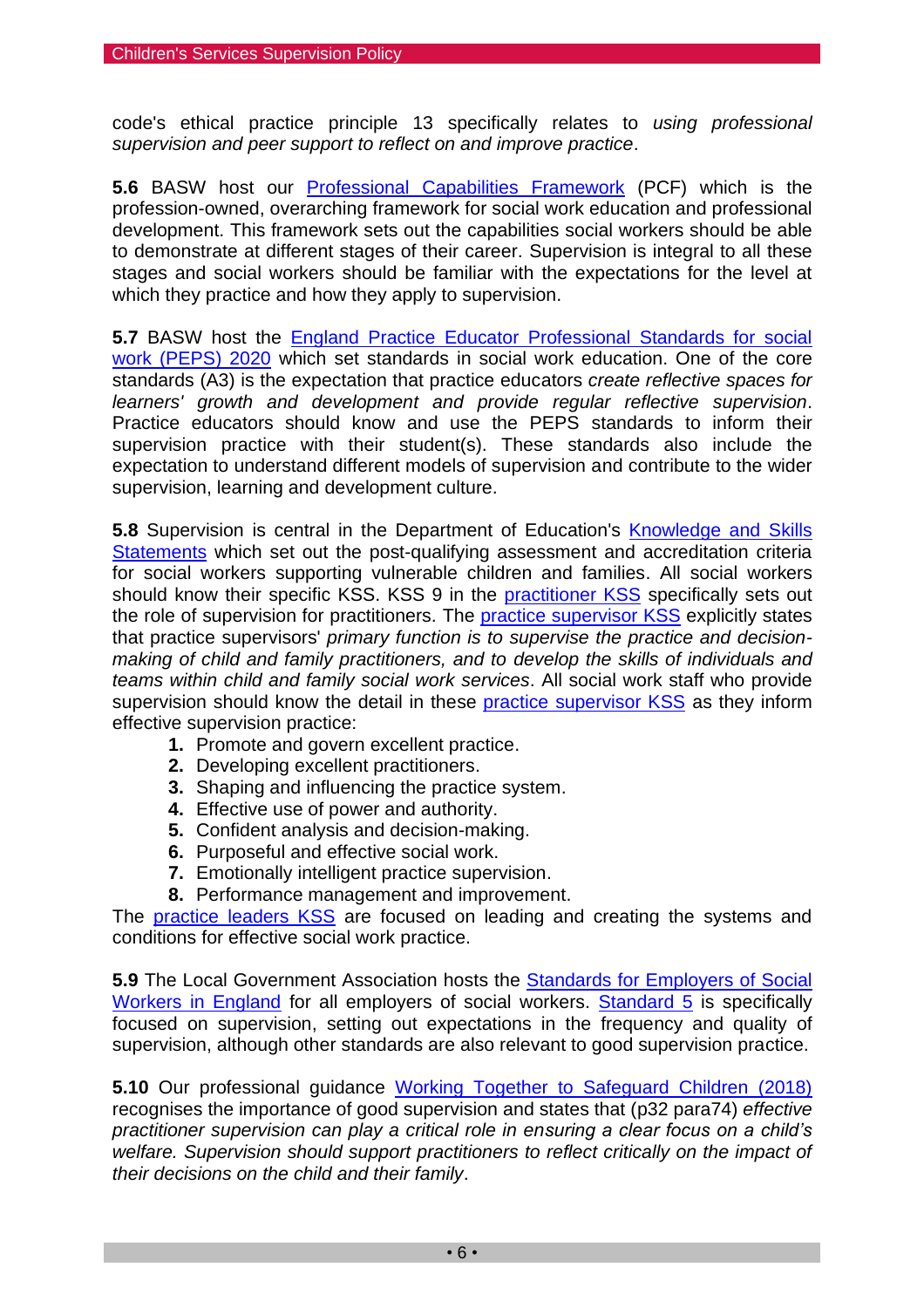**5.11** When Ofsted inspects and evaluates local authority children's services one of their central focuses is *the impact of leaders and managers on social work practice with children and families*. The effectiveness of supervision is also an explicit focus in Ofsted focused visits. In full inspection visits inspectors review a sample of supervision records and when talking to social workers inspectors are likely to ask about the quality and impact of supervision and management oversight.

**5.12** Supervision should be a space that reflects and reinforces our service's core [practice principles and standards.](https://www.proceduresonline.com/lancashirecsc/p_csc_practice.html)

**5.13** LCC's [performance engagement process](http://intranet.ad.lancscc.net/how-do-i/hr-pay-employment/performance-engagement-process-managers-guidance/) *is about managers and employees having quality conversations and regular engagement that focuses on the individual, that supports effective performance in delivering the role*. Managers should have discussions that cover the following six objectives at a minimum of once a quarter:

- Each employee can explain their key work objectives/performance expectations on an on-going basis.
- Each employee is clear regarding how well they are meeting work expectations.
- Each employee has regular opportunities to share and discuss issues, ideas and concerns linked to their wellbeing and the workplace.
- Each employee has appropriate access to their line manager for support to enable them to both perform and develop.
- Each employee has the skills and abilities to meet their work objectives or has a development plan in place, supported by their manager, to allow them to gain the relevant skills and abilities.
- Each employee has challenging but achievable workloads.

### **Appendix A – Relevant LCC policies and documents**

- [HR policies and procedures](http://intranet.ad.lancscc.net/how-do-i/hr-pay-employment/hr-policies-and-procedures/?linkscr=hrcatpage)
- [HR and pay advice](http://intranet.ad.lancscc.net/how-do-i/hr-pay-employment/)
- [Reporting an accident or incident](http://intranet.ad.lancscc.net/how-do-i/health-safety/accident-incident/)
- [Children's Services Practice Statement](http://intranet.ad.lancscc.net/media/5128/childrens-services-practice-statement.pdf)
- Coaching and mentoring quide
- [County Council code of conduct](http://intranet.ad.lancscc.net/how-do-i/hr-pay-employment/hr-policies-and-procedures/county-council-code-of-conduct/)
- [Employee wellbeing](http://lccintranet2/corporate/web/?siteid=5193&pageid=39358)
- [Health and Safety](http://lccintranet2/corporate/web/?siteid=3726&pageid=18222)
- Induction quide
- [Information governance](http://intranet.ad.lancscc.net/how-do-i/information-governance/)
- Keeping staff safe guidance
- [Learning and Development](http://intranet.ad.lancscc.net/learning-training/)
- [Lone working](http://intranet.ad.lancscc.net/how-do-i/health-safety/lone-working/) quide
- [Managers' toolkit](http://intranet.ad.lancscc.net/site/managers-toolkit/)
- [Managers' standards in Children's Services](https://www.proceduresonline.com/lancashirecsc/files/standard_manage.pdf)
- [Occupational Health](http://lccintranet2/corporate/web/?siteid=5859&pageid=33031&e=e)
- [Oracle self service](http://intranet.ad.lancscc.net/how-do-i/hr-pay-employment/oracle/)
- [Performance engagement process](http://intranet.ad.lancscc.net/how-do-i/hr-pay-employment/performance-engagement-process-managers-guidance/) [tools and resources](http://intranet.ad.lancscc.net/how-do-i/hr-pay-employment/performance-engagement-process-managers-guidance/?page=6)